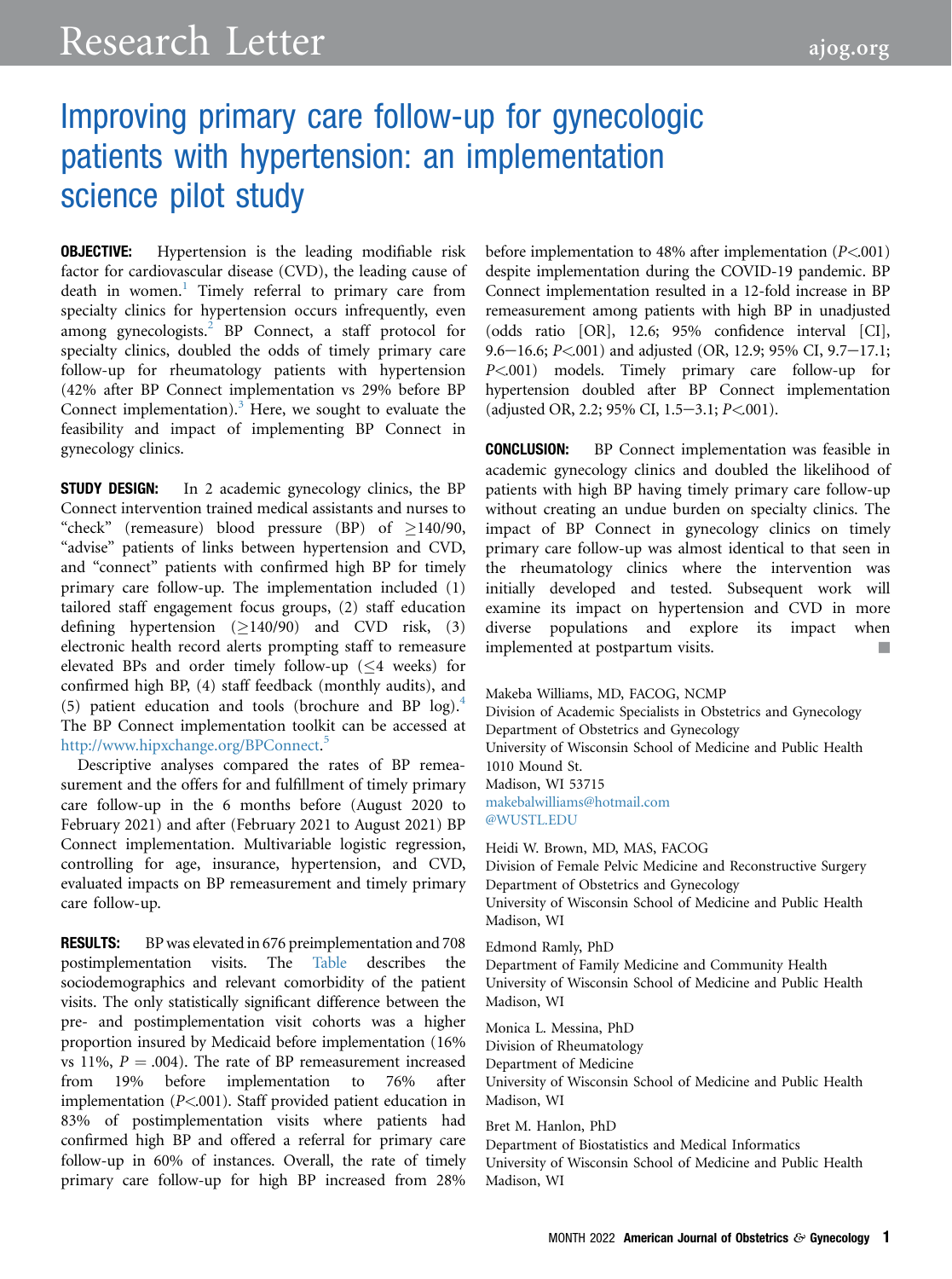## **ARTICLE IN PRESS**

# <u>Research Letter and Changes and Changes and Changes and Changes and Changes and Changes and Changes and Changes and</u>

#### <span id="page-1-0"></span>TABLE

#### Sample characteristics and outcomes of patient visits with high BP before and after BP Connect implementation

| <b>Characteristic</b>                                    | Before implementation ( $n = 676$ ) | After implementation ( $n = 708$ ) | P value |
|----------------------------------------------------------|-------------------------------------|------------------------------------|---------|
| Age (y), mean (SD)                                       | 63.29 (14.94)                       | 64.48 (14.84)                      | .136    |
| Primary care provider in the health system               | 358 (53.0)                          | 395 (55.8)                         | .316    |
| Self-reported race                                       |                                     |                                    |         |
| African American or Black                                | 28 (4.1)                            | 42 (5.9)                           | .15     |
| <b>Other</b>                                             | 40 (5.9)                            | 31(4.4)                            |         |
| White                                                    | 608 (89.9)                          | 635 (89.7)                         |         |
| Self-reported ethnicity: Hispanic or Latinx              | 24(3.6)                             | 13(1.8)                            | .07     |
| Primary language: English                                | 664 (98.2)                          | 692 (97.7)                         | .653    |
| Marital status                                           |                                     |                                    | .092    |
| Married or with partner                                  | 422 (62.6)                          | 403 (57.3)                         |         |
| Separated, divorced, or widowed                          | 135 (20.0)                          | 172 (24.5)                         |         |
| Single                                                   | 117 (17.4)                          | 128 (18.2)                         |         |
| Medicaid insured                                         | 110 (16.3)                          | 77 (10.9)                          | .004    |
| Tobacco use                                              |                                     |                                    | .449    |
| Never                                                    | 402 (59.6)                          | 411 (58.1)                         |         |
| Former                                                   | 214 (31.7)                          | 244 (34.5)                         |         |
| Current                                                  | 59 (8.7)                            | 53 (7.5)                           |         |
| BMI ( $kg/m2$ ), mean (SD)                               | 31.00 (8.36)                        | 30.24(8.16)                        | .089    |
| BMI categories (kg/m <sup>2</sup> )                      |                                     |                                    | .125    |
| Underweight $(<18.5)$                                    | 5(0.7)                              | 6(0.9)                             |         |
| Normal weight (18.5-24.9)                                | 164 (24.3)                          | 179 (25.5)                         |         |
| Overweight (25.0-29.9)                                   | 199 (29.5)                          | 240 (34.2)                         |         |
| Obese $(>30)$                                            | 307 (45.5)                          | 276 (39.4)                         |         |
| Hypertension                                             | 403 (59.6)                          | 458 (64.7)                         | .059    |
| Cardiovascular disease                                   | 150 (22.2)                          | 172 (24.3)                         | .388    |
| Emergency department visits in the last year, mean (SD)  | 5.39 (4.79)                         | 4.92 (4.96)                        | .071    |
| Primary care provider visits in the last year, mean (SD) | 1.47(2.18)                          | 1.45(2.20)                         | .885    |
| Outcomes                                                 |                                     |                                    |         |
| Remeasurement                                            | 129/676 (19.1)                      | 541/708 (76.4)                     | < .001  |
| Confirmed high BP                                        |                                     | 404/541 (74.7)                     |         |
| <b>Education provided</b>                                |                                     | 334/404 (82.7)                     |         |
| Follow-up referral offer                                 |                                     | 241/404 (59.7)                     |         |
| Timely primary care follow-up for patients with          | 100/358 (27.9)                      | 113/238 (47.4)                     | < .001  |

Williams. Primary care follow-up improvement for gynecologic patients with hypertension. Am J Obstet Gynecol 2022.